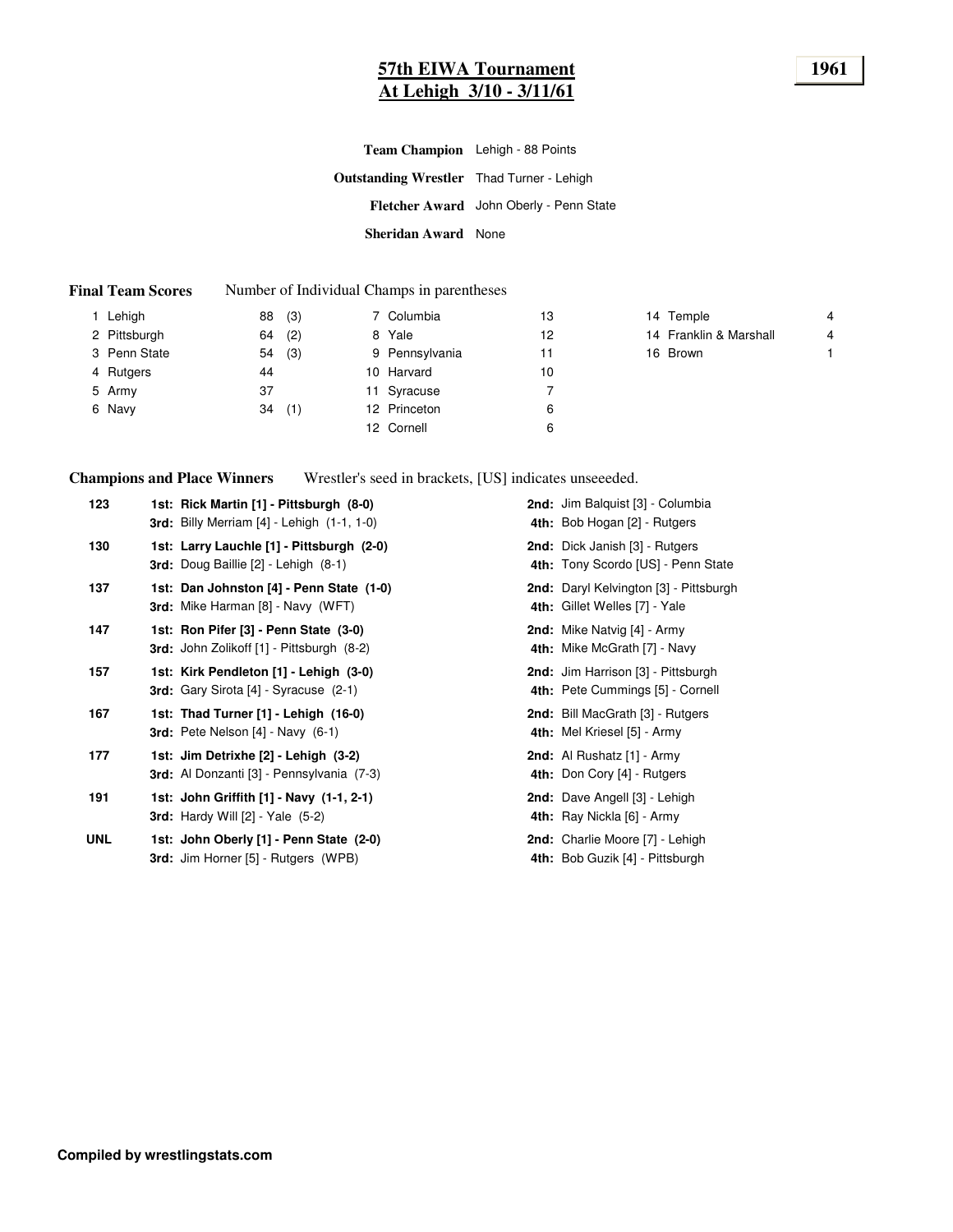| Page 1 of 9 |  |  |
|-------------|--|--|
|             |  |  |

#### **123 Weight Class**

| Rick Martin, Pittsburgh [1]         | Rick Martin Fall 6:24   |                            |                      |                                     |
|-------------------------------------|-------------------------|----------------------------|----------------------|-------------------------------------|
| Harry Rowland, Pennsylvania         |                         |                            |                      |                                     |
| Bye                                 |                         | Rick Martin 9-2            |                      |                                     |
| Jared Barlow, Cornell [8]           | Jared Barlow            |                            |                      |                                     |
| Billy Merriam, Lehigh [4]           |                         |                            |                      | Rick Martin Fall 4:15               |
| John Fish, Brown                    | Billy Merriam Fall 7:45 |                            |                      |                                     |
| Ed Greitzer, Harvard                |                         |                            | Billy Merriam 13-5   |                                     |
| Denny Slattery, Penn State [5]      | Denny Slattery 12-3     |                            |                      |                                     |
| Bob Hogan, Rutgers [2]              |                         |                            |                      | Rick Martin 8-0                     |
| Yung Wong, Princeton                | Bob Hogan 9-0           |                            |                      |                                     |
| Phil Burns, Army                    |                         | Bob Hogan 10-5             |                      |                                     |
| Mel Mounts, Franklin & Marshall [7] | Phil Burns Fall 4:04    |                            |                      |                                     |
|                                     |                         |                            |                      | Jim Balquist 3-2                    |
| Jim Balquist, Columbia [3]          | Jim Balquist 13-4       |                            |                      |                                     |
| John Eller, Navy                    |                         | Jim Balquist 6-0           |                      |                                     |
| Habib Ledjerardi, Yale              | Sam Shipley Fall 6:48   |                            |                      |                                     |
| Sam Shipley, Temple [6]             |                         |                            |                      |                                     |
|                                     |                         | <b>Consolation Bracket</b> |                      |                                     |
|                                     |                         |                            |                      |                                     |
|                                     | Sam Shipley             |                            |                      |                                     |
|                                     |                         |                            |                      |                                     |
|                                     |                         |                            | Jared Barlow 9-2     |                                     |
|                                     |                         |                            |                      | Billy Merriam Fall 4:51             |
|                                     |                         |                            | <b>Billy Merriam</b> |                                     |
|                                     | Jared Barlow            |                            |                      |                                     |
|                                     |                         |                            |                      | Third Place: Billy Merriam 1-1, 1-0 |
|                                     |                         |                            |                      |                                     |
|                                     |                         |                            |                      |                                     |
|                                     | Denny Slattery          |                            |                      |                                     |
|                                     |                         |                            | Phil Burns 4-2       |                                     |

Bob Hogan

Phil Burns

WPB - Won Previous Bout

Bob Hogan WPB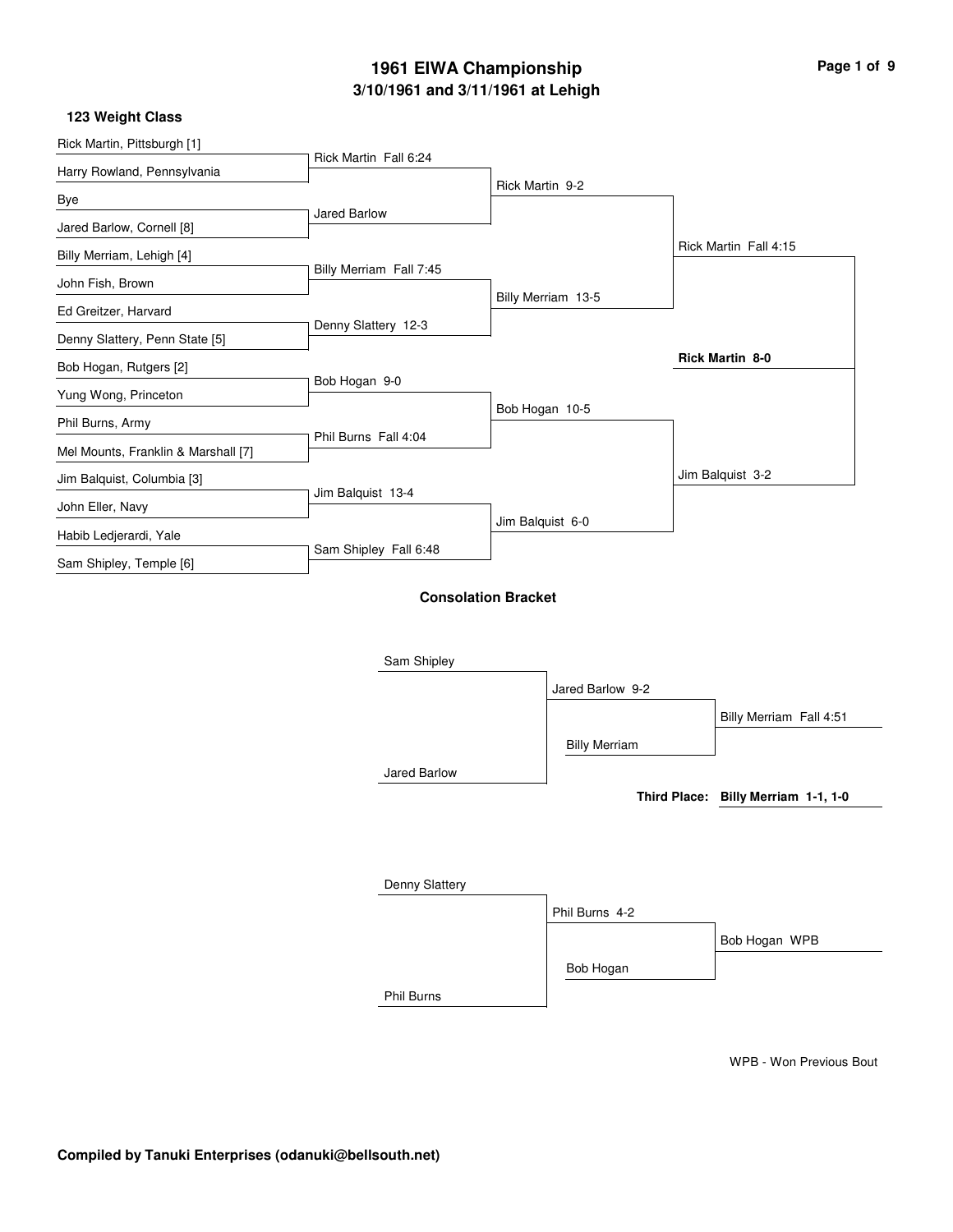| Page 2 of 9 |  |  |
|-------------|--|--|
|             |  |  |

#### **130 Weight Class**

| Mike Weissleder, Temple           | Larry Lauchle 9-0      |                            |                        |                               |
|-----------------------------------|------------------------|----------------------------|------------------------|-------------------------------|
|                                   |                        |                            | Larry Lauchle 6-1      |                               |
| Bye                               | Gene Bouley            |                            |                        |                               |
| Gene Bouley, Brown [8]            |                        |                            |                        | Larry Lauchle 4-1             |
| Gary Thomas, Navy [4]             | Tony Scordo 2-1        |                            |                        |                               |
| Tony Scordo, Penn State           |                        |                            | Tony Scordo 3-1        |                               |
| Robert Jones, Cornell             |                        |                            |                        |                               |
| Brien Milesi, Columbia [5]        | Robert Jones 8-1       |                            |                        |                               |
| Doug Baillie, Lehigh [2]          |                        |                            |                        | Larry Lauchle 2-0             |
| Gary Flack, Army                  | Doug Baillie Fall 3:46 |                            |                        |                               |
| Thomas Bond, Princeton            |                        |                            | Doug Baillie Fall 1:54 |                               |
|                                   | Thomas Bond 3-2        |                            |                        |                               |
| Don Horn, Franklin & Marshall [7] |                        |                            |                        |                               |
| Dick Janish, Rutgers [3]          | Dick Janish 14-7       |                            |                        | Dick Janish 7-5               |
| Sonny Greenhalgh, Syracuse        |                        | Dick Janish 6-4            |                        |                               |
| Phil Scott, Yale                  | George Doub Fall 7:01  |                            |                        |                               |
| George Doub, Harvard [6]          |                        |                            |                        |                               |
|                                   |                        | <b>Consolation Bracket</b> |                        |                               |
|                                   |                        |                            |                        |                               |
|                                   |                        |                            |                        |                               |
|                                   | Gene Bouley            |                            |                        |                               |
|                                   |                        |                            | Gene Bouley 2-1        |                               |
|                                   |                        |                            |                        | Tony Scordo 5-3               |
|                                   |                        |                            | Tony Scordo            |                               |
|                                   | George Doub            |                            |                        |                               |
|                                   |                        |                            |                        | Third Place: Doug Baillie 8-1 |
|                                   |                        |                            |                        |                               |
|                                   |                        |                            |                        |                               |
|                                   |                        |                            |                        |                               |
|                                   | <b>Thomas Bond</b>     |                            |                        |                               |

|              | Robert Jones 5-0 |                       |
|--------------|------------------|-----------------------|
|              |                  | Doug Baillie 1-1, 2-1 |
|              | Doug Baillie     |                       |
| Robert Jones |                  |                       |

**Compiled by Tanuki Enterprises (odanuki@bellsouth.net)**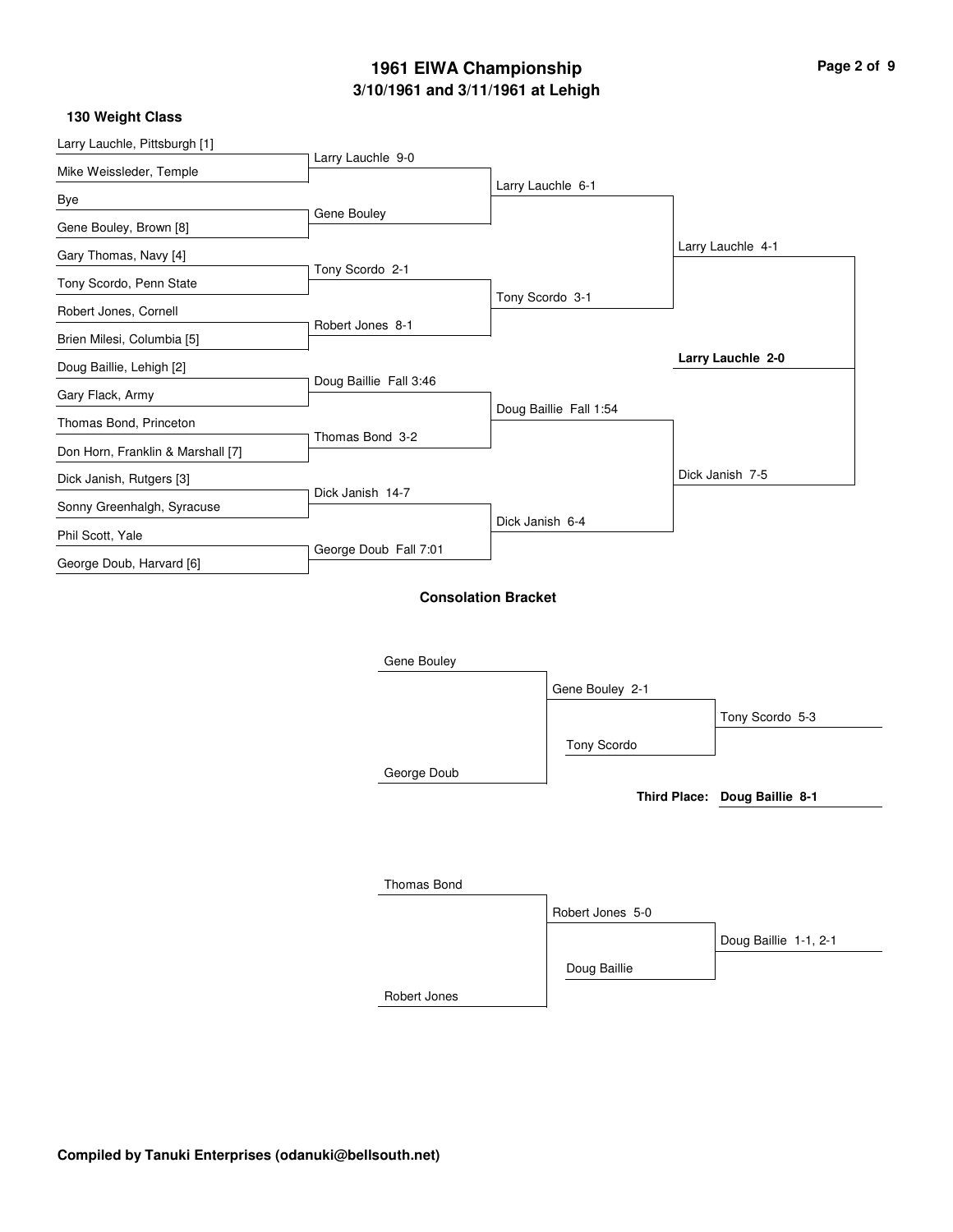| 137 Weight Class                  |                           |                            |                         |                      |
|-----------------------------------|---------------------------|----------------------------|-------------------------|----------------------|
| Curt Alexander, Lehigh [1]        |                           |                            |                         |                      |
| Dennis Benchoff, Army             | Curt Alexander 11-8       |                            | Mike Harman 1-1, 1-1 RD |                      |
| Bart Mosser, Brown                |                           |                            |                         |                      |
| Mike Harman, Navy [8]             | Mike Harman 5-1           |                            |                         |                      |
| Dan Johnston, Penn State [4]      |                           |                            |                         | Dan Johnston 4-2     |
| Mike Topping, Franklin & Marshall | Dan Johnston 6-0          |                            |                         |                      |
| Horace Eshback, Temple            |                           |                            | Dan Johnston 5-0        |                      |
| James Estabrook, Harvard [5]      | James Estabrook Fall 5:54 |                            |                         |                      |
| Mike Leta, Rutgers [2]            |                           |                            |                         | Dan Johnston 1-0     |
| James Marks, Princeton            | Mike Leta 14-5            |                            |                         |                      |
| Charles Carr, Pennsylvania        |                           | Gillet Welles 6-0          |                         |                      |
| Gillet Welles, Yale [7]           | Gillet Welles Fall 5:27   |                            |                         |                      |
| Daryl Kelvington, Pittsburgh [3]  |                           |                            |                         | Daryl Kelvington 3-0 |
| Joe McLaughlin, Columbia          | Daryl Kelvington 8-0      |                            |                         |                      |
| Fred Hoffman, Syracuse            |                           |                            | Daryl Kelvington 12-2   |                      |
| Dick Giustra, Cornell [6]         | Dick Giustra 7-1          |                            |                         |                      |
|                                   |                           | <b>Consolation Bracket</b> |                         |                      |
|                                   |                           |                            |                         |                      |
|                                   | <b>Curt Alexander</b>     |                            |                         |                      |
|                                   |                           |                            | Dick Giustra Med FFT    |                      |
|                                   |                           |                            |                         |                      |

Mike Leta

|                 |                      | Mike Harman 15-5                 |
|-----------------|----------------------|----------------------------------|
|                 | Mike Harman          |                                  |
| Dick Giustra    |                      |                                  |
|                 |                      | Third Place: Mike Harman Med FFT |
|                 |                      |                                  |
|                 |                      |                                  |
| James Estabrook |                      |                                  |
|                 | Mike Leta 7-3        |                                  |
|                 |                      | Gillet Welles WPB                |
|                 | <b>Gillet Welles</b> |                                  |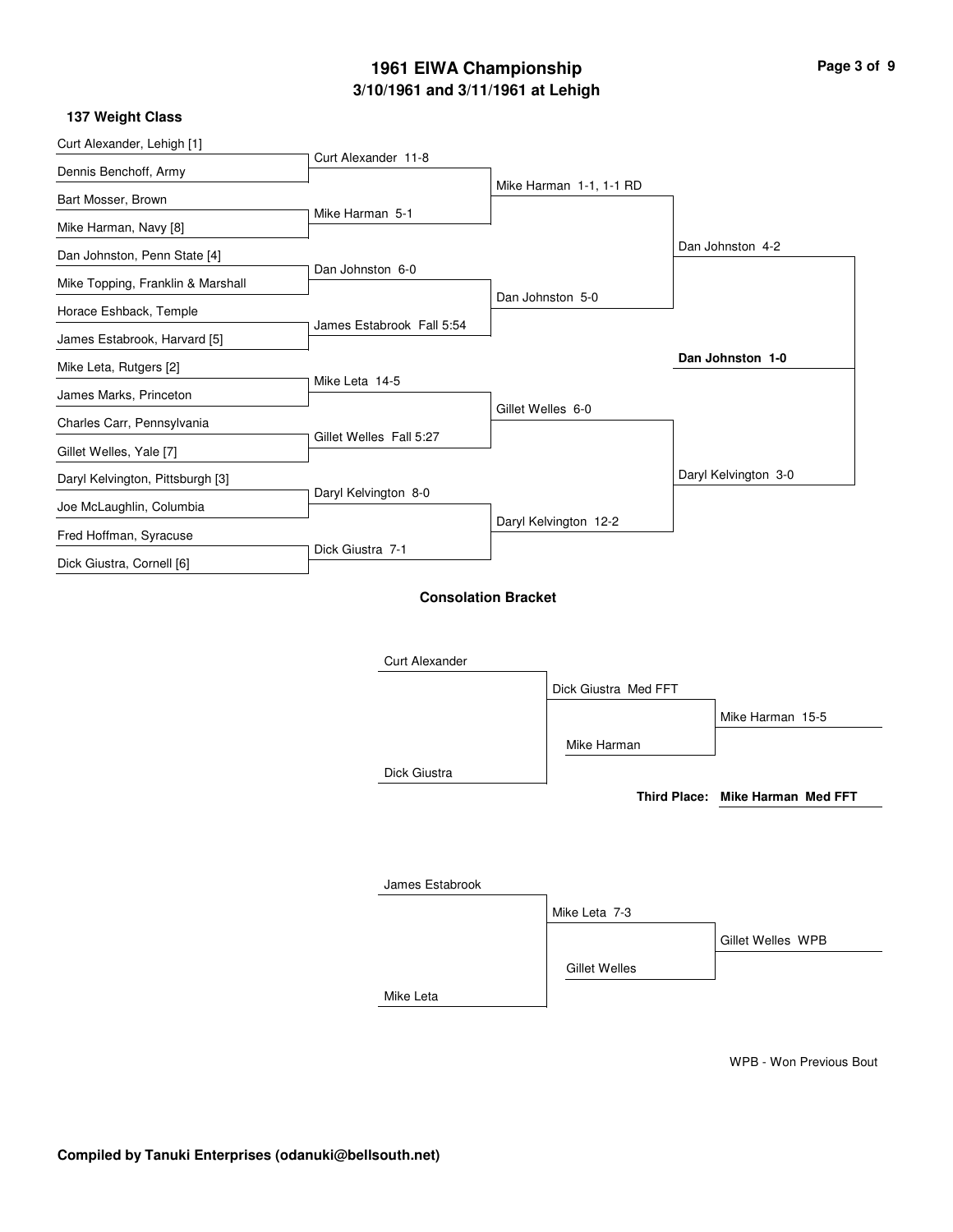| Page 4 of 9 |  |  |
|-------------|--|--|
|             |  |  |

#### **147 Weight Class**

| 177 WGIYIN VIASS                          |                        |                            |                     |                                |
|-------------------------------------------|------------------------|----------------------------|---------------------|--------------------------------|
| John Zolikoff, Pittsburgh [1]             |                        |                            |                     |                                |
| Norm Nelson, Columbia                     | John Zolikoff 13-2     |                            |                     |                                |
| Robert Keith, Brown                       |                        |                            | John Zolikoff 4-2   |                                |
| Richard Harkins, Pennsylvania [8]         | Richard Harkins 7-3    |                            |                     |                                |
| Mike Natvig, Army [4]                     |                        |                            |                     | Mike Natvig 4-4, 3-0           |
| Von Helms, Harvard                        | Mike Natvig 8-0        |                            |                     |                                |
| Bill Woodward, Princeton                  |                        | Mike Natvig 5-0            |                     |                                |
| Conrad Zimmerman, Franklin & Marshall [5] | Conrad Zimmerman 4-2   |                            |                     |                                |
| Bob Gunst, Lehigh [2]                     |                        |                            |                     | Ron Pifer 3-0                  |
| Gardner, Yale                             | Bob Gunst Fall 2:27    |                            |                     |                                |
| Barry Pearson, Temple                     |                        |                            | Mike McGrath 4-3    |                                |
| Mike McGrath, Navy [7]                    | Mike McGrath Fall 3:46 |                            |                     |                                |
| Ron Pifer, Penn State [3]                 |                        |                            |                     | Ron Pifer 9-2                  |
| Peter Coe, Syracuse                       | Ron Pifer Fall 8:25    |                            |                     |                                |
| Dennis Makarainen, Cornell                |                        | Ron Pifer 4-2              |                     |                                |
| Bob Nelson, Rutgers [6]                   | Bob Nelson 3-1         |                            |                     |                                |
|                                           |                        |                            |                     |                                |
|                                           |                        | <b>Consolation Bracket</b> |                     |                                |
|                                           |                        |                            |                     |                                |
|                                           | <b>Richard Harkins</b> |                            |                     |                                |
|                                           |                        |                            | Richard Harkins 3-1 |                                |
|                                           |                        |                            |                     | John Zolikoff WPB              |
|                                           |                        |                            | John Zolikoff       |                                |
|                                           | <b>Bob Nelson</b>      |                            |                     |                                |
|                                           |                        |                            |                     | Third Place: John Zolikoff 8-2 |
|                                           |                        |                            |                     |                                |
|                                           |                        |                            |                     |                                |
|                                           | Conrad Zimmerman       |                            |                     |                                |
|                                           |                        |                            | Bob Gunst 5-2       |                                |
|                                           |                        |                            |                     |                                |
|                                           |                        |                            |                     | Mike McGrath WPB               |
|                                           |                        |                            | Mike McGrath        |                                |
|                                           | <b>Bob Gunst</b>       |                            |                     |                                |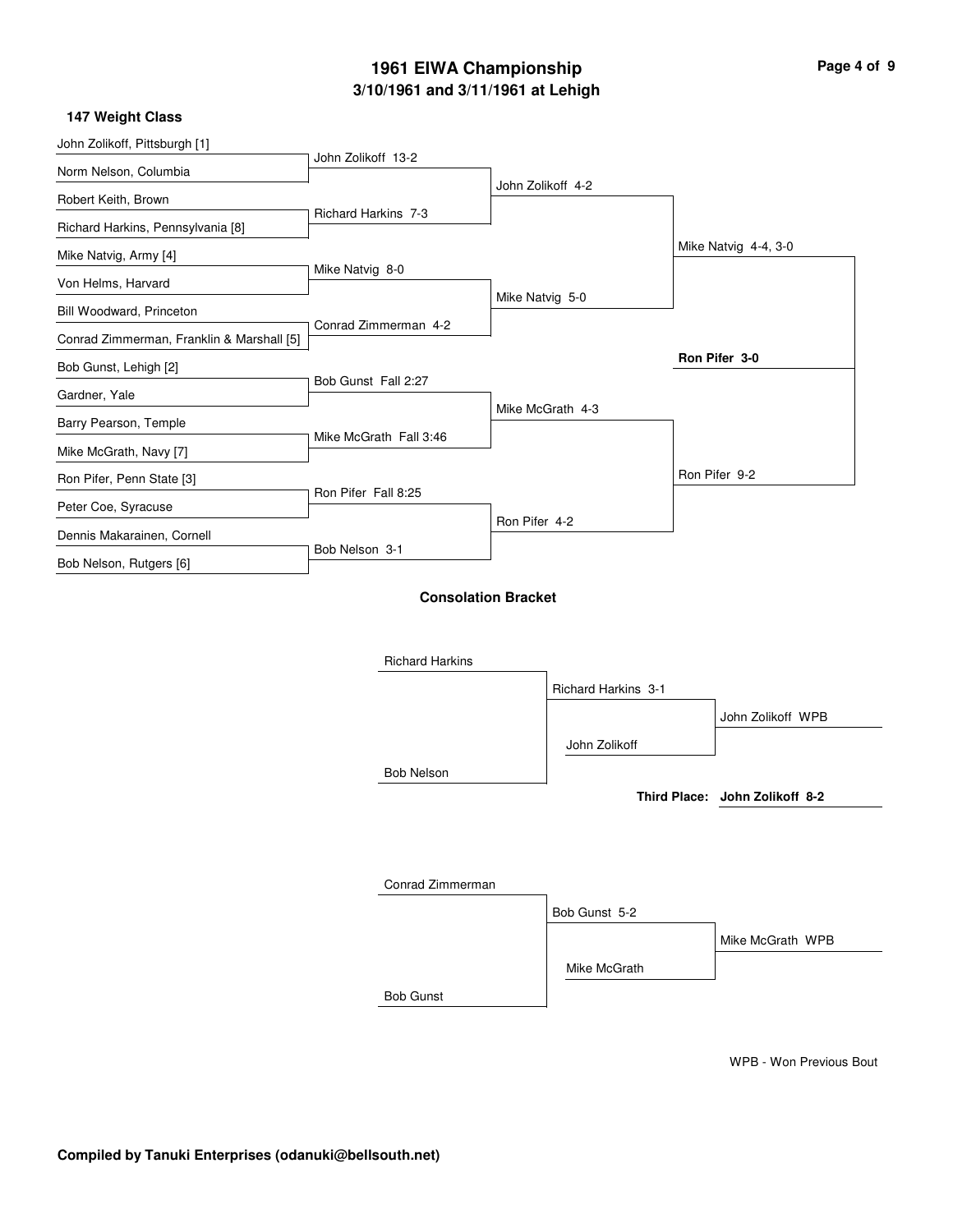| 157 Weight Class              |                          |                          |                    |  |
|-------------------------------|--------------------------|--------------------------|--------------------|--|
| Kirk Pendleton, Lehigh [1]    |                          |                          |                    |  |
| Jerry Miller, Pennsylvania    | Kirk Pendleton Fall 0:49 |                          |                    |  |
| Mike Flicker, Yale            |                          | Kirk Pendleton Fall 3:19 |                    |  |
| Rick Eckler, Princeton [8]    | Rick Eckler Fall 8:36    |                          |                    |  |
| Gary Sirota, Syracuse [4]     |                          |                          | Kirk Pendleton 6-0 |  |
| Tom Delaney, Brown            | Gary Sirota Fall 3:58    |                          |                    |  |
|                               |                          | Gary Sirota 2-1          |                    |  |
| Robert Smith, Navy            | Pete Cummings 3-2        |                          |                    |  |
| Pete Cummings, Cornell [5]    |                          |                          |                    |  |
| Jerry Seckler, Penn State [2] |                          |                          | Kirk Pendleton 3-0 |  |
| Al McElhose, Army             | Al McElhose 5-4          |                          |                    |  |
| Bob Kolodney, Harvard         |                          | Bob Kolodney 7-6         |                    |  |
| Wayne Knoll, Rutgers [7]      | Bob Kolodney 6-2         |                          |                    |  |
| Jim Harrison, Pittsburgh [3]  |                          |                          | Jim Harrison 6-3   |  |
| Bob Dickstein, Columbia       | Jim Harrison 4-0         |                          |                    |  |
|                               |                          | Jim Harrison Fall 3:46   |                    |  |
| Joe Herr, Franklin & Marshall | Rick Osmun 6-2           |                          |                    |  |
| Rick Osmun, Temple [6]        |                          |                          |                    |  |

**Consolation Bracket**

Rick Eckler Rick Osmun Pete Cummings Al McElhose Rick Eckler 5-2 Pete Cummings 3-2 Gary Sirota Bob Kolodney Gary Sirota Fall 5:51 Pete Cummings 4-0 **Third Place: Gary Sirota WPB**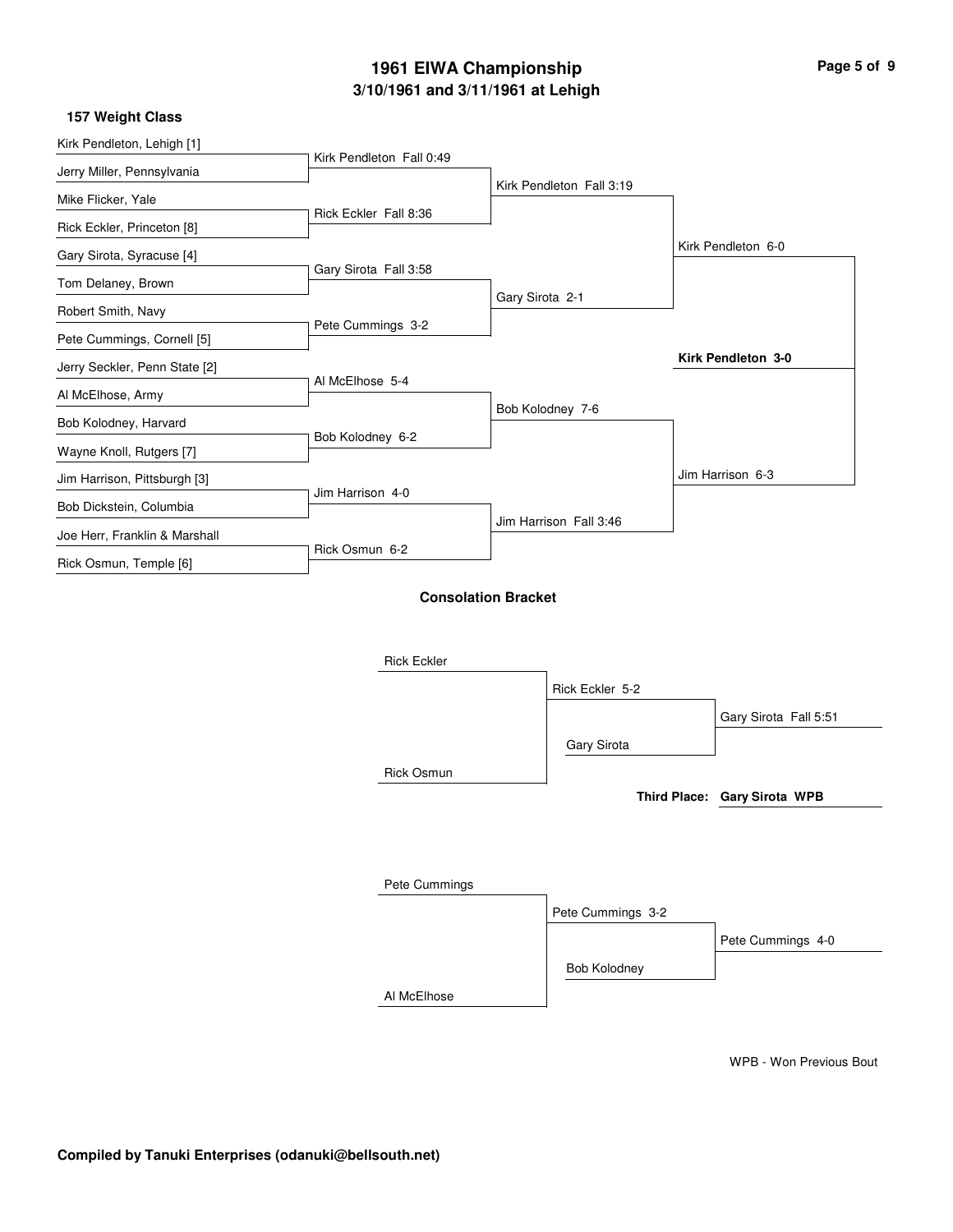| Page 6 of 9 |  |  |
|-------------|--|--|
|             |  |  |

#### **167 Weight Class**

| Thad Turner, Lehigh [1]          | Thad Turner Fall 4:36 |                            |                         |                              |
|----------------------------------|-----------------------|----------------------------|-------------------------|------------------------------|
| Donald Dunning, Syracuse         |                       |                            |                         |                              |
| Allen Elton, Franklin & Marshall |                       |                            | Thad Turner Fall 8:19   |                              |
| John Barone, Penn State [8]      | John Barone Fall 4:24 |                            |                         |                              |
| Pete Nelson, Navy [4]            |                       |                            |                         | Thad Turner Fall 8:31        |
| John Bogert, Yale                | Pete Nelson Fall 3:00 |                            |                         |                              |
| Dick Evans, Columbia             |                       | Pete Nelson 6-1            |                         |                              |
| Mel Kriesel, Army [5]            | Mel Kriesel Fall 5:02 |                            |                         |                              |
| Peter Schantz, Pennsylvania [2]  |                       |                            |                         | Thad Turner 16-0             |
| Thomas Owsley, Harvard           | Peter Schantz 6-0     |                            |                         |                              |
| Hodavance, Brown                 |                       |                            | Peter Schantz 6-2       |                              |
| Bart Ferris, Princeton [7]       | Bart Ferris Fall 5:20 |                            |                         |                              |
| Bill MacGrath, Rutgers [3]       |                       |                            |                         | Bill MacGrath 2-2, 3-2       |
| Al Steinbergh, Cornell           | Bill MacGrath 11-6    |                            |                         |                              |
| August Arrigone, Pittsburgh      |                       |                            | Bill MacGrath Fall 4:14 |                              |
| Becelli, Temple [6]              | August Arrigone 7-2   |                            |                         |                              |
|                                  | John Barone           | <b>Consolation Bracket</b> |                         |                              |
|                                  |                       |                            | August Arrigone 5-4     |                              |
|                                  |                       |                            |                         | Pete Nelson 4-3              |
|                                  |                       |                            | Pete Nelson             |                              |
|                                  | August Arrigone       |                            |                         |                              |
|                                  |                       |                            |                         | Third Place: Pete Nelson WPB |
|                                  |                       |                            |                         |                              |
|                                  | Mel Kriesel           |                            |                         |                              |
|                                  |                       |                            | Mel Kriesel 8-2         |                              |
|                                  |                       |                            |                         | Mel Kriesel 4-2              |
|                                  |                       |                            | Peter Schantz           |                              |

Bart Ferris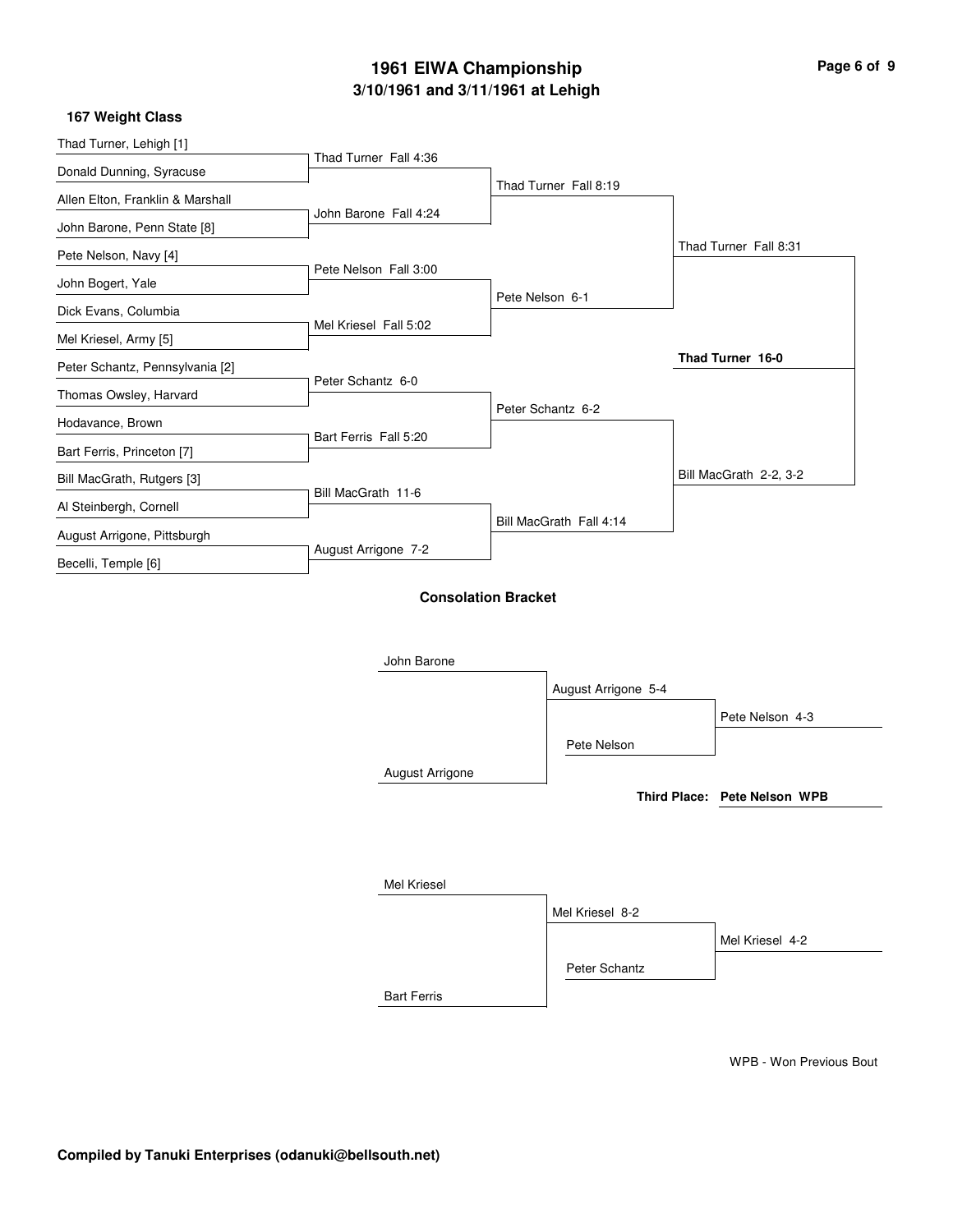| Page 7 of 9 |  |  |
|-------------|--|--|
|             |  |  |

#### **177 Weight Class**

| Al Rushatz, Army [1]             | Al Rushatz Fall 1:13   |                            |                              |
|----------------------------------|------------------------|----------------------------|------------------------------|
| Buddy Freeman, Brown             |                        |                            |                              |
| Bye                              |                        | Al Rushatz 6-0             |                              |
| Bill Polacek, Penn State [8]     | <b>Bill Polacek</b>    |                            |                              |
| Don Cory, Rutgers [4]            |                        |                            | Al Rushatz 9-0               |
| Bill Weber, Yale                 | Don Cory Fall 1:38     |                            |                              |
| Ciotti, Columbia                 |                        | Don Cory                   |                              |
| Bob Ornstein, Syracuse [5]       | Bob Ornstein Fall 1:44 |                            |                              |
| Jim Detrixhe, Lehigh [2]         |                        |                            | Jim Detrixhe 3-2             |
| Dudley Williams, Navy            | Jim Detrixhe 7-0       |                            |                              |
| David Smith, Franklin & Marshall |                        | Jim Detrixhe Fall 3:38     |                              |
| Bill Lites, Temple [7]           | Bill Lites 4-0         |                            |                              |
| Al Donzanti, Pennsylvania [3]    |                        |                            | Jim Detrixhe 3-0             |
| John Valentine, Harvard          | Al Donzanti Fall 2:27  |                            |                              |
| Gerry Norton, Princeton          |                        | Al Donzanti 9-1            |                              |
| Paul Wilson, Pittsburgh [6]      | Paul Wilson 5-1        |                            |                              |
|                                  |                        |                            |                              |
|                                  |                        | <b>Consolation Bracket</b> |                              |
|                                  |                        |                            |                              |
|                                  | <b>Bill Polacek</b>    |                            |                              |
|                                  |                        | Bill Polacek 2-0           |                              |
|                                  |                        |                            | Don Cory 2-2 RD              |
|                                  |                        | Don Cory                   |                              |
|                                  | Paul Wilson            |                            |                              |
|                                  |                        |                            | Third Place: Al Donzanti 7-3 |
|                                  |                        |                            |                              |
|                                  |                        |                            |                              |
|                                  | <b>Bob Ornstein</b>    |                            |                              |
|                                  |                        | Bob Ornstein 2-1           |                              |
|                                  |                        |                            | Al Donzanti 7-1 OT           |
|                                  |                        | Al Donzanti                |                              |
|                                  |                        |                            |                              |

Bill Lites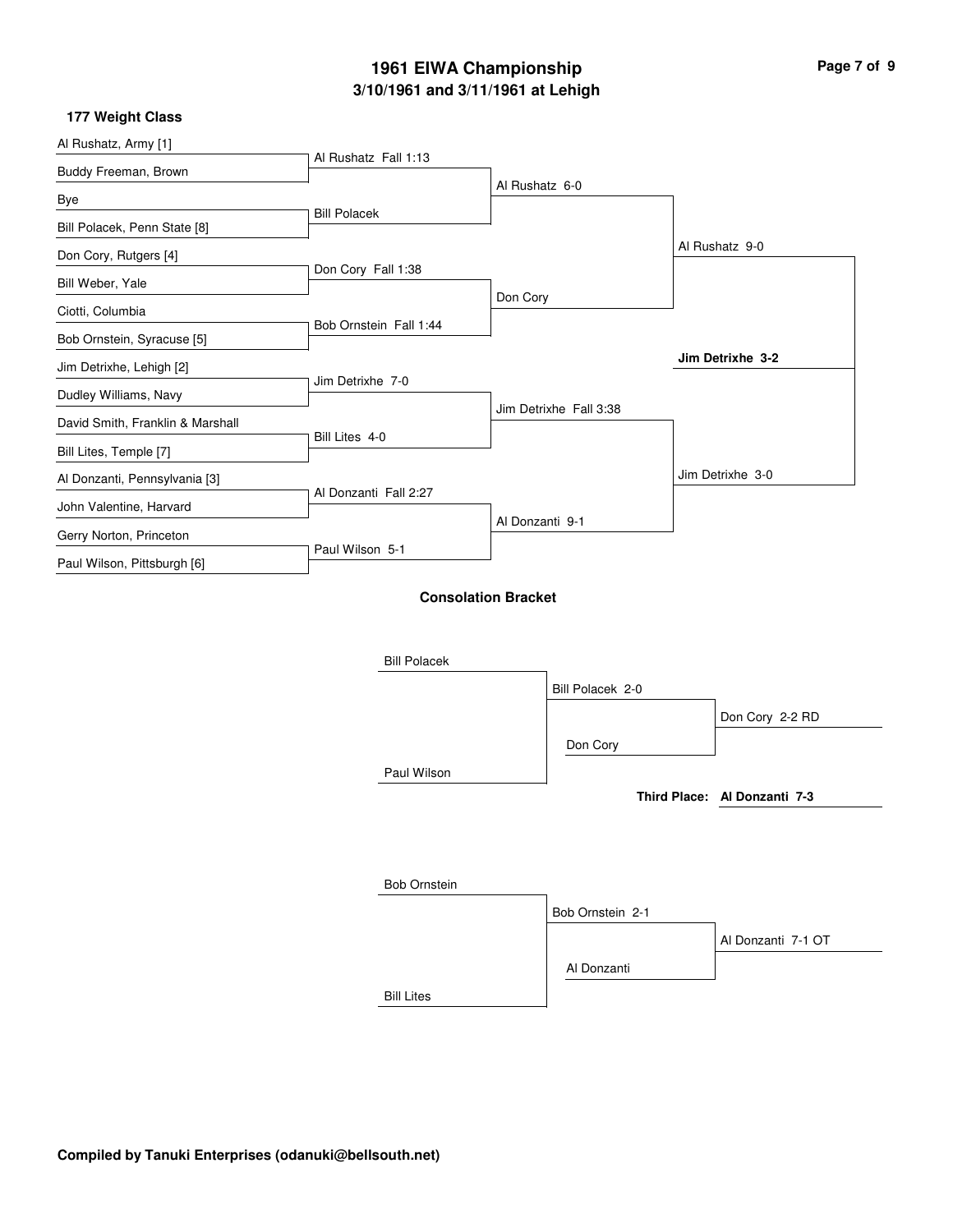| Page 8 of 9 |  |  |
|-------------|--|--|
|             |  |  |

i.

۰

#### **191 Weight Class**

| John Griffith, Navy [1]     |                            |                   |                  |                             |
|-----------------------------|----------------------------|-------------------|------------------|-----------------------------|
| Bill Werst, Cornell         | John Griffith 6-2          |                   |                  |                             |
| Bonner, Franklin & Marshall |                            | John Griffith 6-0 |                  |                             |
| Dennis Focht, Rutgers [8]   | Dennis Focht Fall 2:59     |                   |                  |                             |
| Phil Myer, Penn State [4]   |                            |                   |                  | John Griffith 3-2           |
| Bob Marshall, Temple        | Phil Myer Fall 5:28        |                   |                  |                             |
| John Wynne, Syracuse        |                            | Bob Asack 2-1     |                  |                             |
| Bob Asack, Columbia [5]     | Bob Asack DFT              |                   |                  |                             |
| Hardy Will, Yale [2]        |                            |                   |                  | John Griffith 1-1, 2-1      |
| Daniel Dent, Princeton      | Hardy Will 8-0             |                   |                  |                             |
| Newell, Brown               |                            | Hardy Will 5-0    |                  |                             |
| Gordon Grant, Harvard [7]   | Gordon Grant DFT           |                   |                  |                             |
| Dave Angell, Lehigh [3]     |                            |                   |                  | Dave Angell 2-1             |
| John Doubman, Pennsylvania  | Dave Angell Fall 8:13      |                   |                  |                             |
| Bill Robb, Pittsburgh       |                            | Dave Angell 3-1   |                  |                             |
| Ray Nickla, Army [6]        | Ray Nickla 5-0             |                   |                  |                             |
|                             |                            |                   |                  |                             |
|                             | <b>Consolation Bracket</b> |                   |                  |                             |
|                             |                            |                   |                  |                             |
|                             | Dennis Focht               |                   |                  |                             |
|                             |                            |                   | Ray Nickla 8-2   |                             |
|                             |                            |                   |                  | Ray Nickla 13-4             |
|                             |                            |                   | <b>Bob Asack</b> |                             |
|                             | Ray Nickla                 |                   |                  |                             |
|                             |                            |                   |                  | Third Place: Hardy Will 5-2 |
|                             |                            |                   |                  |                             |

| Phil Myer    |               |                |
|--------------|---------------|----------------|
|              | Phil Myer 3-0 |                |
|              |               | Hardy Will 6-4 |
|              | Hardy Will    |                |
| Gordon Grant |               |                |